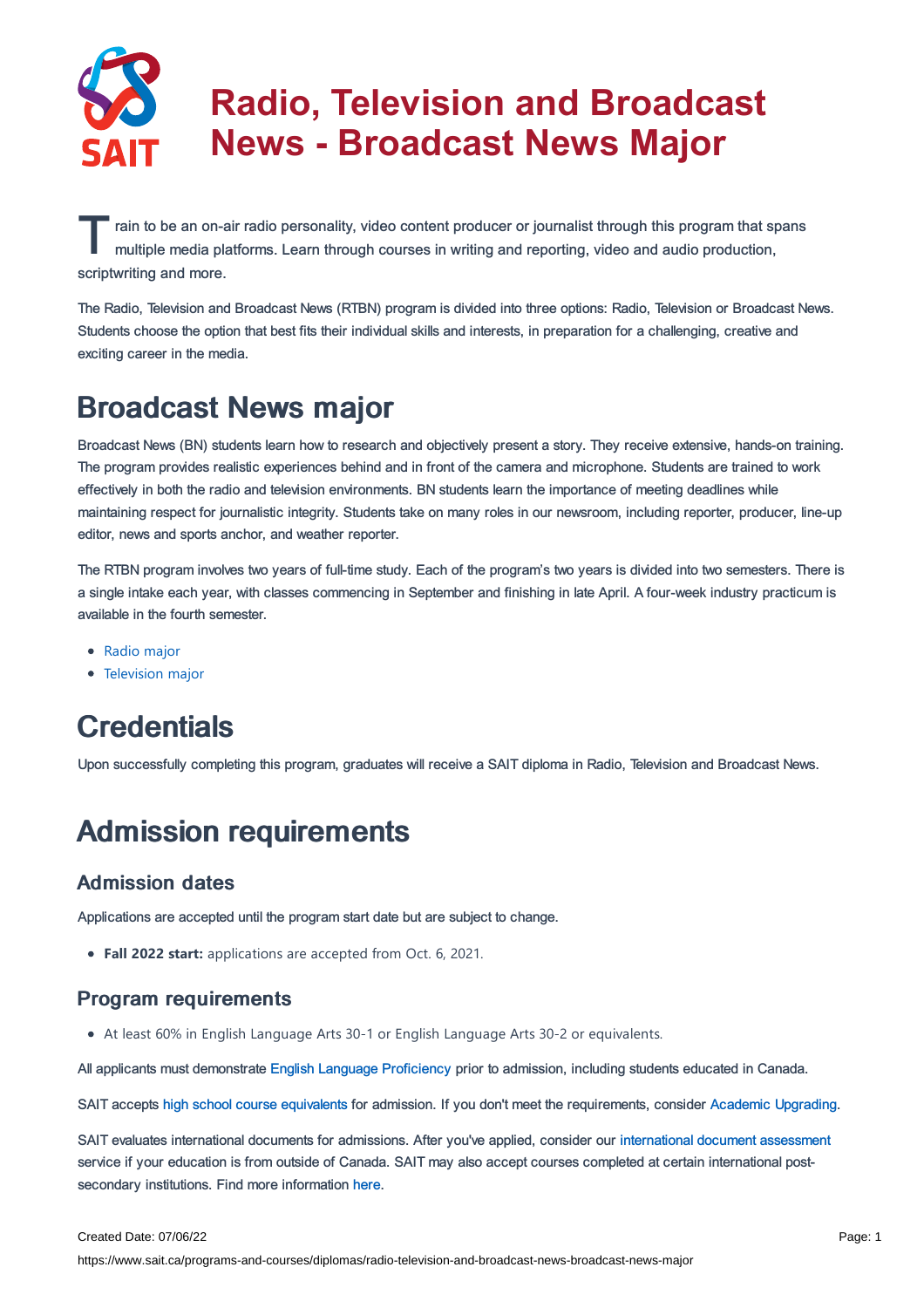### Direct entry: Four-step process

**Step 1:** Read the program information to see the qualities needed for student success.

**Step 2:** Ensure that you meet all of the admission requirements listed above.

**Step 3:** [Apply](https://www.sait.ca/admissions/apply) to Radio, Television and Broadcast News and submit your transcripts and/or [anticipated](https://www.sait.ca/admissions/after-you-apply/transcripts-and-supporting-documents) final grades.

Admission will be extended on a first-qualified, first-offered basis until the program is full.

**Step 4: Find out how to monitor your [application](https://www.sait.ca/admissions/after-you-apply/tracking-your-application) status.** 

# Costs 2022/23

### Domestic tuition and fees

Cost per credit: \$180 (News)

| Year | <b>Number of semesters</b> | <b>Tuition fees</b> | <b>SAIT fees</b> | Saitsa fees* | <b>Total</b> |
|------|----------------------------|---------------------|------------------|--------------|--------------|
|      |                            | \$5,400             | \$916            | \$553        | \$6,869      |
|      | <u>_</u>                   | \$5,400             | \$916            | \$553        | \$6,869      |

### International tuition and fees

Cost per credit: \$679.03 (News)

| Year | <b>Number of semesters</b> | <b>Tuition fees</b> | <b>SAIT fees</b> | Saitsa fees* | Total       |
|------|----------------------------|---------------------|------------------|--------------|-------------|
|      |                            | \$20,370.90         | \$916            | \$553        | \$21,839.90 |
|      |                            | \$20,370.90         | \$916            | \$553        | \$21,839.90 |

\*Maximum fee. Actual fees may be less and are based on the number of credits a student takes per semester and whether they opt-out of health and dental benefits.

## SAIT fees

- Campus athletic and recreation fee:\$196
- Universal transit pass (Upass): \$320
- Student support fee: \$200
- Student technology fee: \$200

#### Saitsa fees

### Student Association fee

• Maximum: \$291

This is the maximum amount the student will pay. Actual fees may be less and are based on the number of credits the students take per semester.

#### Health and dental fees

- Health plan: \$127
- Dental plan: \$135

Created Date: 07/06/22